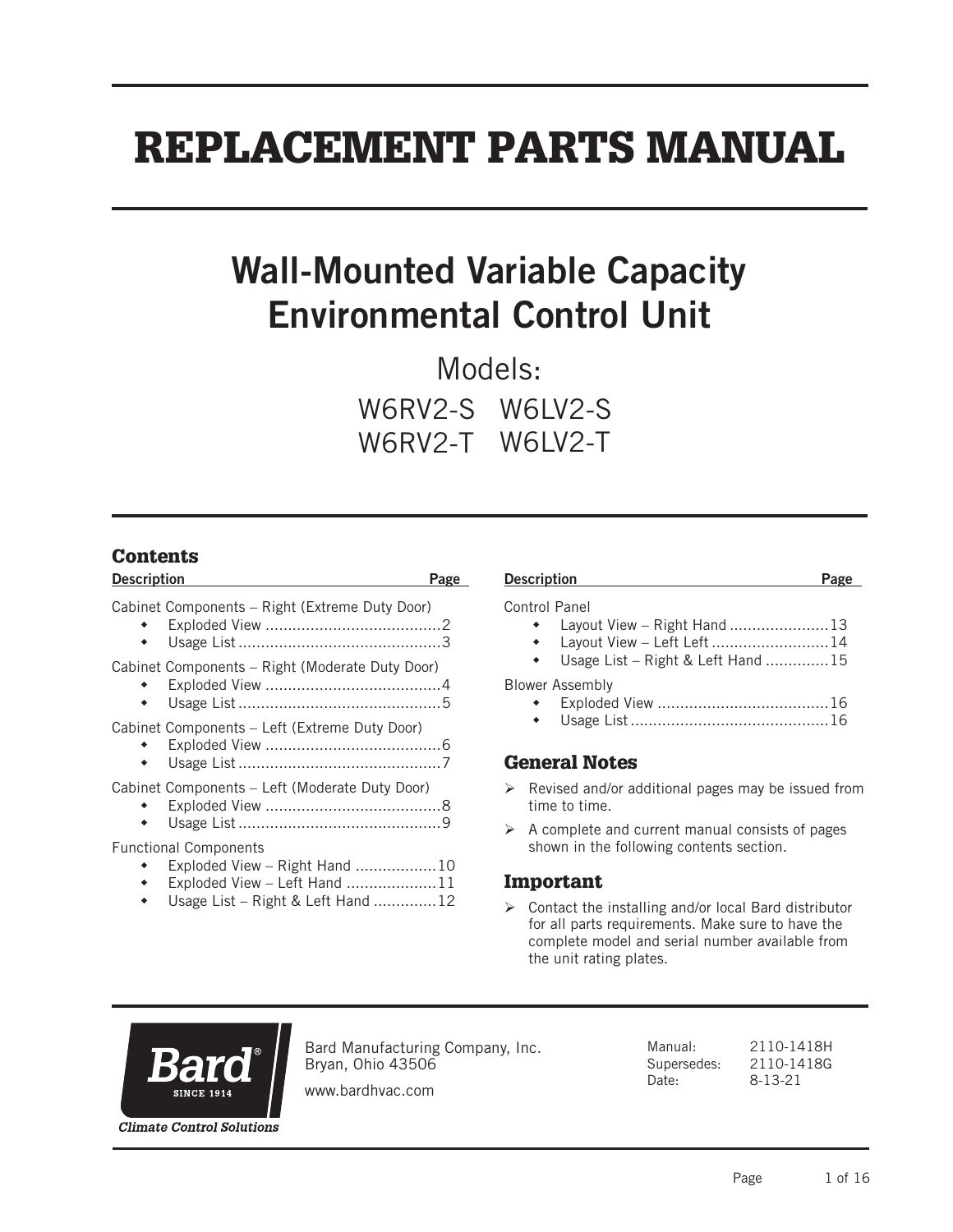## CABINET COMPONENTS – RIGHT (EXTREME DUTY DOOR)



SEXP-734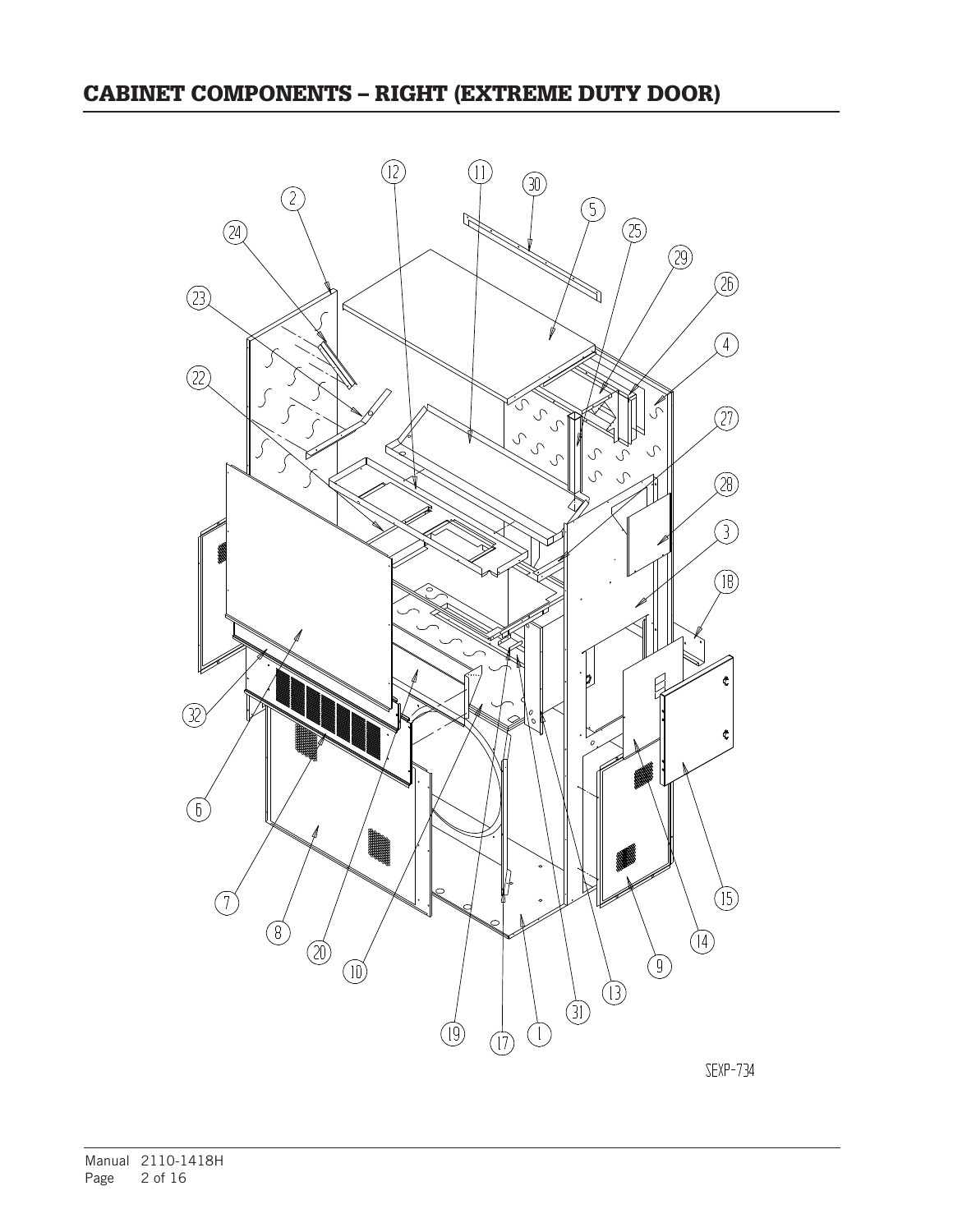### CABINET COMPONENTS – RIGHT (EXTREME DUTY DOOR)

| Drawing No.    | Part No.                                   | <b>Description</b>                        | <b>W6RV2-S</b>          | <b>W6RV2-T</b>          |
|----------------|--------------------------------------------|-------------------------------------------|-------------------------|-------------------------|
| 1              | S127-425                                   | Lower Base                                | $\overline{\mathsf{x}}$ | $\overline{\mathsf{x}}$ |
| 1              | S127-430 3                                 | Lower Base                                | χ                       | Χ                       |
| $\overline{2}$ | S501-819-* <sup>0</sup>                    | Left Side                                 | Χ                       | Χ                       |
| $\overline{c}$ | S501-822 <sup>②</sup>                      | Left Side                                 | χ                       | Χ                       |
| $\overline{c}$ | S501-820 3                                 | Left Side                                 | χ                       | χ                       |
| $\overline{3}$ | S501-861-* <sup>0</sup>                    | <b>Right Side</b>                         | X                       | X                       |
| 3              | S501-862<br>$^{\circledR}$                 | <b>Right Side</b>                         | Χ                       | Χ                       |
| 3              | S501-863 <sup>3</sup>                      | <b>Right Side</b>                         | Χ                       | χ                       |
| 4              | S508-129                                   | <b>Back</b>                               | Χ                       | Χ                       |
| 4              | S508-229<br>$^{\circledR}$                 | <b>Back</b>                               | χ                       | Χ                       |
| 4<br>5         | S508-228<br>③                              | Back                                      | χ                       | χ<br>X                  |
| 5              | \$507-307-* <sup>0</sup>                   | Top                                       | Χ<br>Χ                  | Χ                       |
| 5              | S507-309<br>②<br>S507-310<br>$\circled{3}$ | Top<br>Top                                | χ                       | χ                       |
| $\overline{6}$ | \$515-230-* <sup>0</sup>                   | <b>Upper Front</b>                        | X                       | X                       |
| 6              | S514-231<br>2                              | <b>Upper Front</b>                        | χ                       | Χ                       |
| 6              | S514-232<br>③                              | <b>Upper Front</b>                        | Χ                       | χ                       |
| 7              | \$553-522-* <sup>0</sup>                   | Vent Option Door                          | Χ                       | Χ                       |
| 7              | S552-525<br>$^{\circledR}$                 | Vent Option Door                          | χ                       | Χ                       |
| 7              | S553-527<br>③                              | Vent Option Door                          | Χ                       | χ                       |
| 8              | 118-052-* <sup>0</sup>                     | Condenser Grille                          | X                       | Χ                       |
| 8              | 118-080 <sup>2</sup>                       | Condenser Grille                          | χ                       | Χ                       |
| 8              | 118-078 3                                  | Condenser Grille                          | Χ                       | χ                       |
| 9              | 118-058-* <sup>0</sup>                     | Side Grille                               | $\overline{c}$          | $\overline{c}$          |
| 9              | 118-081 <sup>②</sup>                       | Side Grille                               | $\overline{c}$          | $\overline{c}$          |
| 9              | 118-079<br>- 3                             | Side Grille                               | 2                       | 2                       |
| 10             | S521X462                                   | <b>Condenser Partition</b>                | Χ                       | Χ                       |
| 11             | S123-125                                   | Drain Pan                                 | Χ                       | Χ                       |
| 12             | 121X463                                    | <b>Blower Partition</b>                   | Χ                       | χ                       |
| 13             | Control Panel Assy.                        | See Control Panel Assy. Dwg. & Parts List | Χ                       | Χ                       |
| 14             | S132-114                                   | Control Panel Cover (Inner)               | X                       |                         |
| 14             | S132-344                                   | Control Panel Cover (Inner)               |                         | Χ                       |
| 15             | $DDD5A-*$ <sup><math>\circ</math></sup>    | Control Panel Cover (Outer)               | Χ                       | Χ                       |
| 15             | DDD5A-S 4                                  | Control Panel Cover (Outer)               | Χ                       | χ                       |
| 17             | 125-029                                    | Fan Shroud                                | Χ                       | Χ                       |
| 17             | 125-059<br>$\circled{3}$                   | Fan Shroud                                | χ                       | Χ                       |
| 18             | 113-140                                    | <b>Bottom Mounting Bracket</b>            | Χ                       | Χ                       |
| 19<br>20       | S137-1006                                  | Fill                                      | Χ<br>Χ                  | Χ<br>Χ                  |
| 22             | BFAD-5<br>S919-0007                        | Fresh Air Damper Assembly<br>Filter Tray  | Χ                       | Χ                       |
| 23             | 105X877                                    | Left Side Support                         | Χ                       | χ                       |
| 24             | 147-046                                    | Left Evaporator Support                   | Χ                       | Χ                       |
| 25             | 135-128                                    | Raceway                                   | X                       | X                       |
| 26             | S111X034                                   | Outlet Air Frame Assembly                 | Χ                       | χ                       |
| 27             | 105X878                                    | Right Side Support                        | Χ                       | χ                       |
| 28             | \$543-172-* <sup>0</sup>                   | <b>Heater Access Cover Assembly</b>       | Χ                       | Χ                       |
| 28             | S543-176 ©                                 | <b>Heater Access Cover Assembly</b>       | Χ                       | Χ                       |
| 28             | S543-177 3                                 | <b>Heater Access Cover Assembly</b>       | χ                       | Χ                       |
| 29             | 135-129                                    | <b>Heat Shield</b>                        | X                       | Χ                       |
| 30             | 113-150-* <sup>0</sup>                     | Top Rain Flashing                         | Χ                       | Χ                       |
| 30             | 113-359 <sup>3</sup>                       | Top Rain Flashing                         | Χ                       | Χ                       |
| 31             | S536X610                                   | Condenser Partition Block-Off Plate       | Χ                       | Χ                       |
| 32             | $5553 - 521 - * 0$                         | Filter Door Assembly                      | Χ                       | Χ                       |
| 32             | S552-526 <sup>©</sup>                      | Filter Door Assembly                      | Χ                       | Χ                       |
| 32             | S553-528 3                                 | Filter Door Assembly                      | Χ                       | Χ                       |
| <b>NS</b>      | 105-1302                                   | Grommet Retainer                          | χ                       | χ                       |

 *Exterior cabinet parts are manufactured with various paint color options. To ensure the proper paint color is* 

*received, include the complete model and serial number of the unit for which cabinet parts are being ordered.*

 *Exterior cabinet parts are manufactured from aluminum Code "A"*

 *Exterior cabinet parts are manufactured from stainless steel Code "S"*

*Exterior cabinet parts are used for both aluminum and stainless steel cabinets*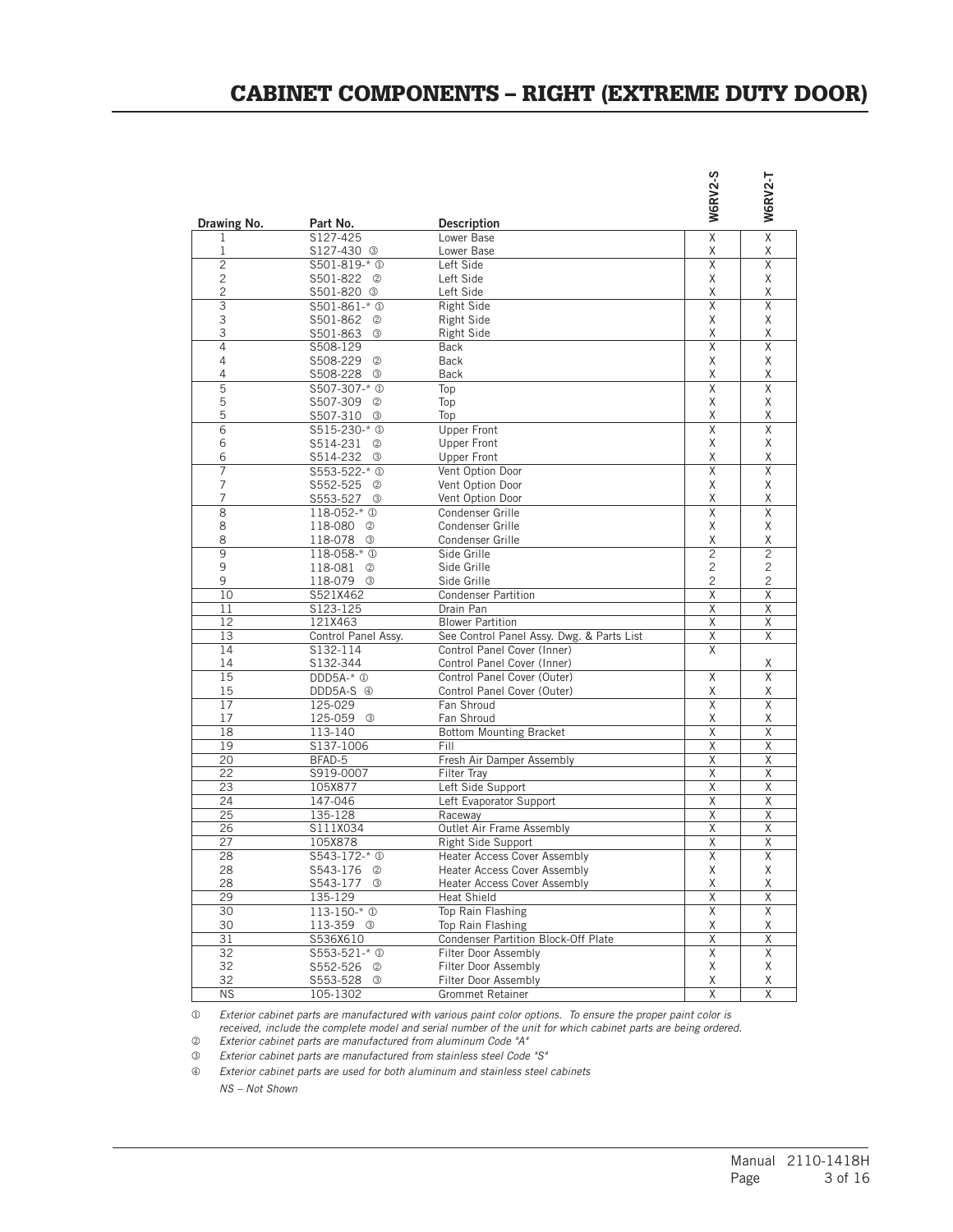# CABINET COMPONENTS – RIGHT (MODERATE DUTY DOOR)



SEXP-735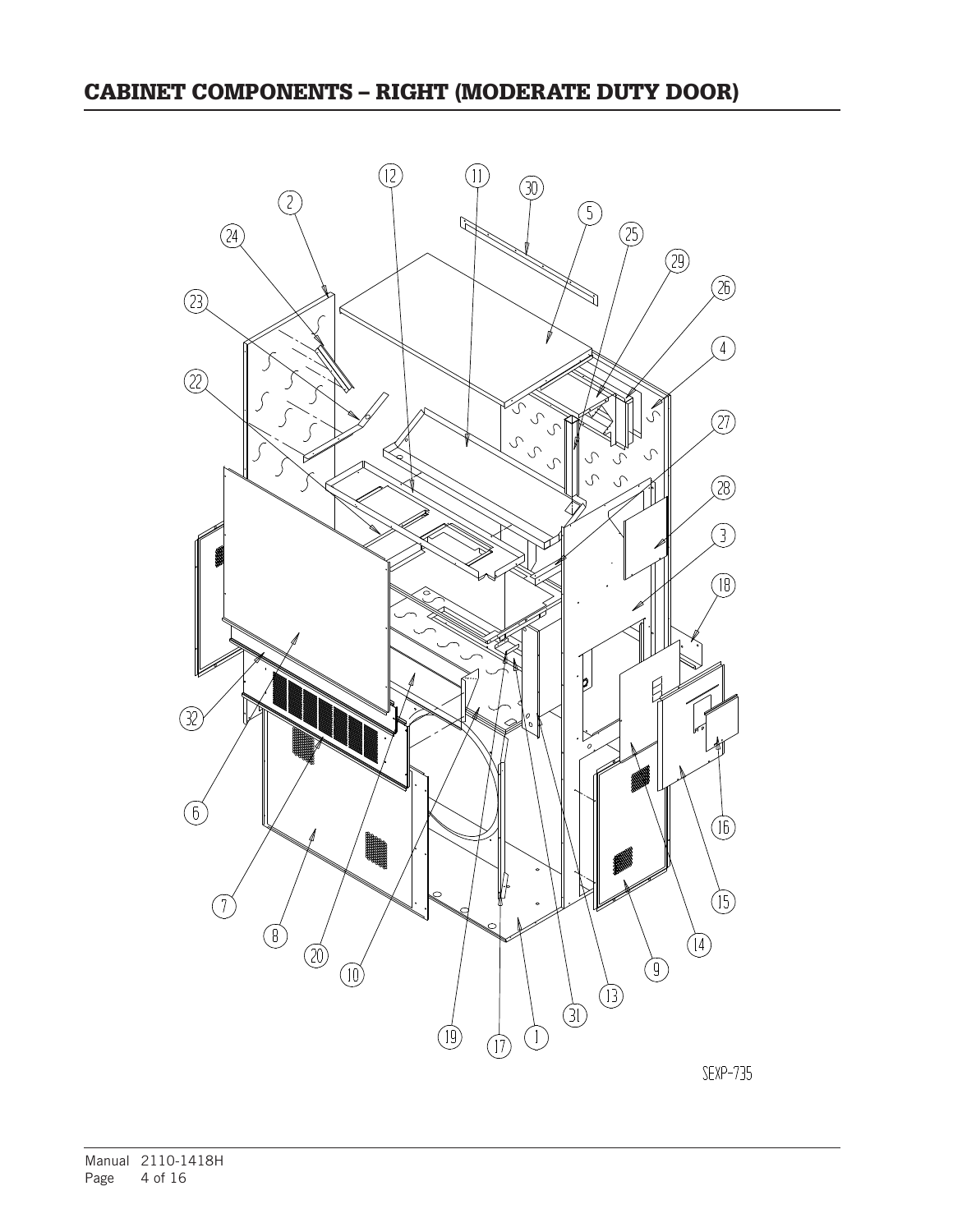## CABINET COMPONENTS – RIGHT (MODERATE DUTY DOOR)

|                  |                                           |                                              | <b>W6RV2-S</b>               | W6RV2-T                      |
|------------------|-------------------------------------------|----------------------------------------------|------------------------------|------------------------------|
| Drawing No.<br>1 | Part No.<br>S127-425                      | <b>Description</b><br>Lower Base             | $\overline{\mathsf{x}}$      | $\overline{\mathsf{x}}$      |
| 1                | S127-430 <sup>3</sup>                     | Lower Base                                   | χ                            | Χ                            |
| $\overline{c}$   | \$501-819-* <sup>0</sup>                  | Left Side                                    | X                            | Χ                            |
| 2                | S501-822<br>➁                             | Left Side                                    | Χ                            | Χ                            |
| $\overline{c}$   | S501-820 <sup>3</sup>                     | Left Side                                    | Χ                            | X                            |
| 3                | \$501-818-* <sup>0</sup>                  | <b>Right Side</b>                            | Χ                            | Χ                            |
| 3                | S501-823<br>➁                             | Right Side                                   | Χ                            | X                            |
| 3                | S501-821<br>$\circled{3}$                 | <b>Right Side</b>                            | Χ                            | Χ                            |
| 4                | S508-129                                  | <b>Back</b>                                  | Χ                            | X                            |
| 4                | S508-229<br>➁                             | <b>Back</b>                                  | Χ                            | Χ                            |
| 4                | S508-228<br>③                             | <b>Back</b>                                  | Χ                            | Χ                            |
| 5                | \$507-307-* <sup>0</sup>                  | Top                                          | Χ                            | X                            |
| 5<br>5           | S507-309<br>➁<br>$\circled{3}$            | Top                                          | Χ<br>Χ                       | Χ<br>Χ                       |
| 6                | S507-310                                  | Top<br><b>Upper Front</b>                    | Χ                            | X                            |
| 6                | \$515-230-* <sup>0</sup><br>S514-231<br>➁ | <b>Upper Front</b>                           | Χ                            | Χ                            |
| 6                | S514-232<br>$\circled{3}$                 | <b>Upper Front</b>                           | Χ                            | X                            |
| 7                | \$553-522-* <sup>0</sup>                  | Vent Option Door                             | X                            | X                            |
| 7                | S552-525<br>➁                             | Vent Option Door                             | χ                            | X                            |
| 7                | S553-527<br>③                             | Vent Option Door                             | χ                            | Χ                            |
| $\overline{8}$   | 118-052-* <sup>0</sup>                    | Condenser Grille                             | $\overline{\mathsf{x}}$      | $\overline{X}$               |
| 8                | 118-080<br>$^{\circledR}$                 | Condenser Grille                             | Χ                            | Χ                            |
| 8                | 118-078<br>0                              | Condenser Grille                             | Χ                            | χ                            |
| 9                | 118-058-* <sup>0</sup>                    | Side Grille                                  | $\overline{c}$               | $\overline{2}$               |
| 9                | 118-081<br>➁                              | Side Grille                                  | $\overline{c}$               | $\overline{c}$               |
| 9                | 118-079<br>$\circled{3}$                  | Side Grille                                  | $\overline{c}$               | 2                            |
| 10               | S521X462                                  | <b>Condenser Partition</b>                   | Χ                            | X                            |
| 11               | S123-125                                  | Drain Pan                                    | X                            | X                            |
| 12               | 121X463                                   | <b>Blower Partition</b>                      | X                            | X                            |
| 13               | Control Panel Assy.                       | See Control Panel Assy. Dwg. & Parts List    | Χ                            | X                            |
| 14               | S132-114                                  | Control Panel Cover (Inner)                  | X                            |                              |
| 14               | S132-344                                  | Control Panel Cover (Inner)                  |                              | Χ                            |
| 15               | \$533-225-* <sup>0</sup>                  | Control Panel Cover (Outer)                  | Χ                            | X                            |
| 15               | S533-229<br>➁                             | Control Panel Cover (Outer)                  | Χ                            | X                            |
| 15               | S533-230<br>③                             | Control Panel Cover (Outer)                  | Χ                            | χ                            |
| 16               | \$153-218-* <sup>0</sup>                  | Disconnect Access Door                       | Χ                            | X                            |
| 16               | S153-387<br>➁                             | Disconnect Access Door                       | X                            | X                            |
| 16               | S153-405<br>$\circled{3}$                 | Disconnect Access Door                       | Χ<br>$\overline{\mathsf{X}}$ | χ<br>$\overline{\mathsf{X}}$ |
| 17               | 125-029                                   | Fan Shroud                                   |                              |                              |
| 17<br>18         | 125-059<br>$\circled{3}$<br>113-140       | Fan Shroud<br><b>Bottom Mounting Bracket</b> | Χ<br>Χ                       | Χ<br>X                       |
| 19               | 137-209                                   | Fill                                         | Χ                            | χ                            |
| 20               | BFAD-5                                    | Fresh Air Damper Assembly                    | Χ                            | Χ                            |
| 22               | 131X099                                   | <b>Filter Tray</b>                           | Χ                            | Χ                            |
| 23               | 105X877                                   | Left Side Support                            | X                            | Χ                            |
| 24               | 147-046                                   | Left Evaporator Support                      | Χ                            | Χ                            |
| 25               | $135 - 128$                               | Raceway                                      | X                            | X                            |
| 26               | S111X034                                  | Outlet Air Frame Assembly                    | Χ                            | Χ                            |
| 27               | 105X878                                   | Right Side Support                           | Χ                            | χ                            |
| 28               | \$543-172-* <sup>0</sup>                  | Heater Access Cover Assembly                 | Χ                            | Χ                            |
| 28               | S543-176<br>➁                             | Heater Access Cover Assembly                 | Χ                            | Χ                            |
| 28               | S543-177<br>$\circled{3}$                 | Heater Access Cover Assembly                 | Χ                            | Χ                            |
| 29               | 135-129                                   | <b>Heat Shield</b>                           | $\overline{\mathsf{X}}$      | $\overline{\mathsf{X}}$      |
| 30               | 113-150-* <sup>0</sup>                    | Top Rain Flashing                            | χ                            | Χ                            |
| 30               | 113-359 3                                 | Top Rain Flashing                            | Χ                            | Χ                            |
| 31               | S536X610                                  | Condenser Partition Block-Off Plate          | Χ                            | Χ                            |
| 32               | \$553-521-* 0                             | Filter Door Assembly                         | Χ                            | Χ                            |
| 32               | S552-526<br>☺                             | Filter Door Assembly                         | Χ                            | Χ                            |
| 32               | S553-528<br>☺                             | Filter Door Assembly                         | Χ                            | Χ                            |
| <b>NS</b>        | 105-1302                                  | <b>Grommet Retainer</b>                      | χ                            | χ                            |

 *Exterior cabinet parts are manufactured with various paint color options. To ensure the proper paint color is received, include the complete model and serial number of the unit for which cabinet parts are being ordered. Exterior cabinet parts are manufactured from aluminum Code "A"*

 *Exterior cabinet parts are manufactured from stainless steel Code "S"*

*Exterior cabinet parts are used for both aluminum and stainless steel cabinets*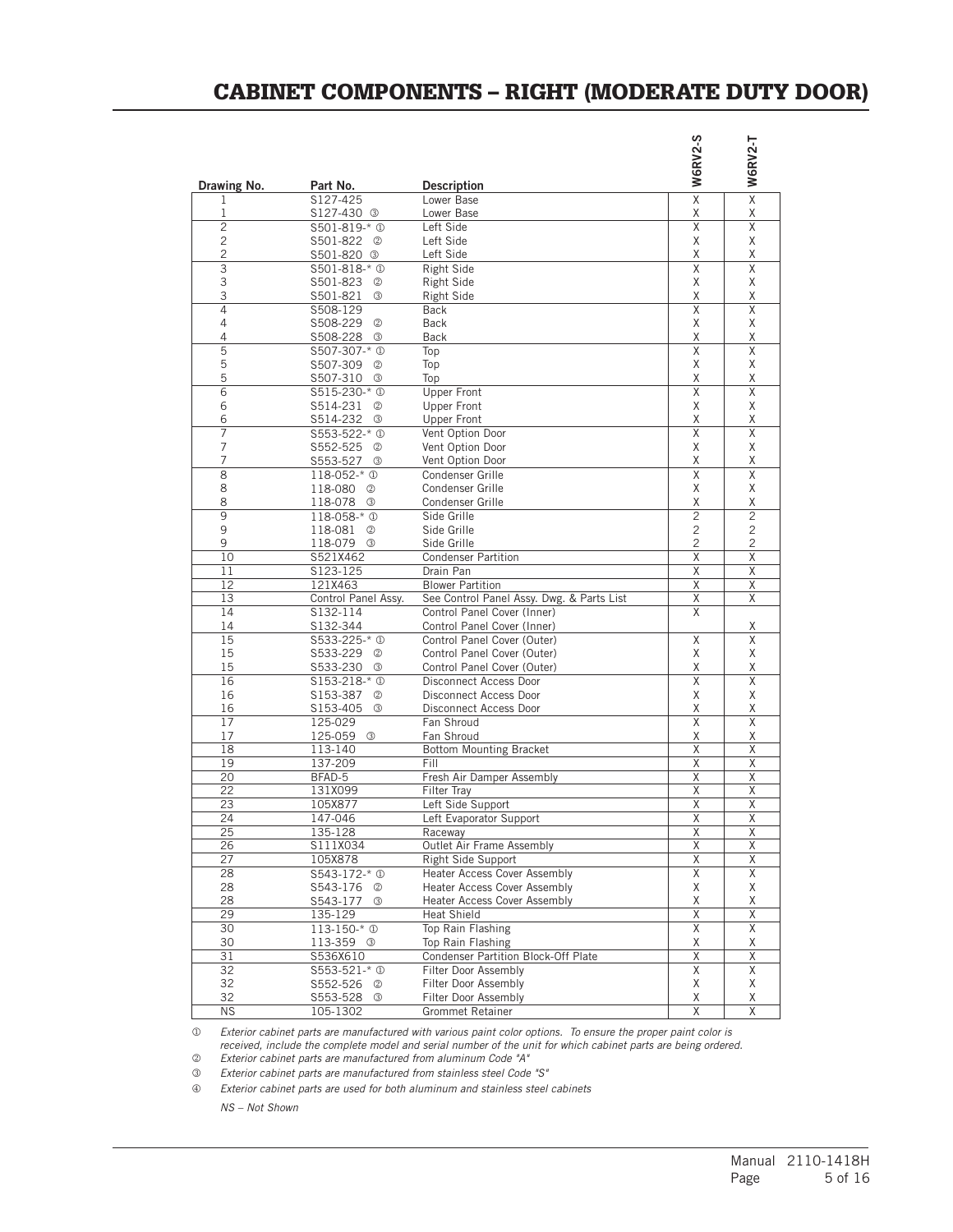## CABINET COMPONENTS – LEFT (EXTREME DUTY DOOR)

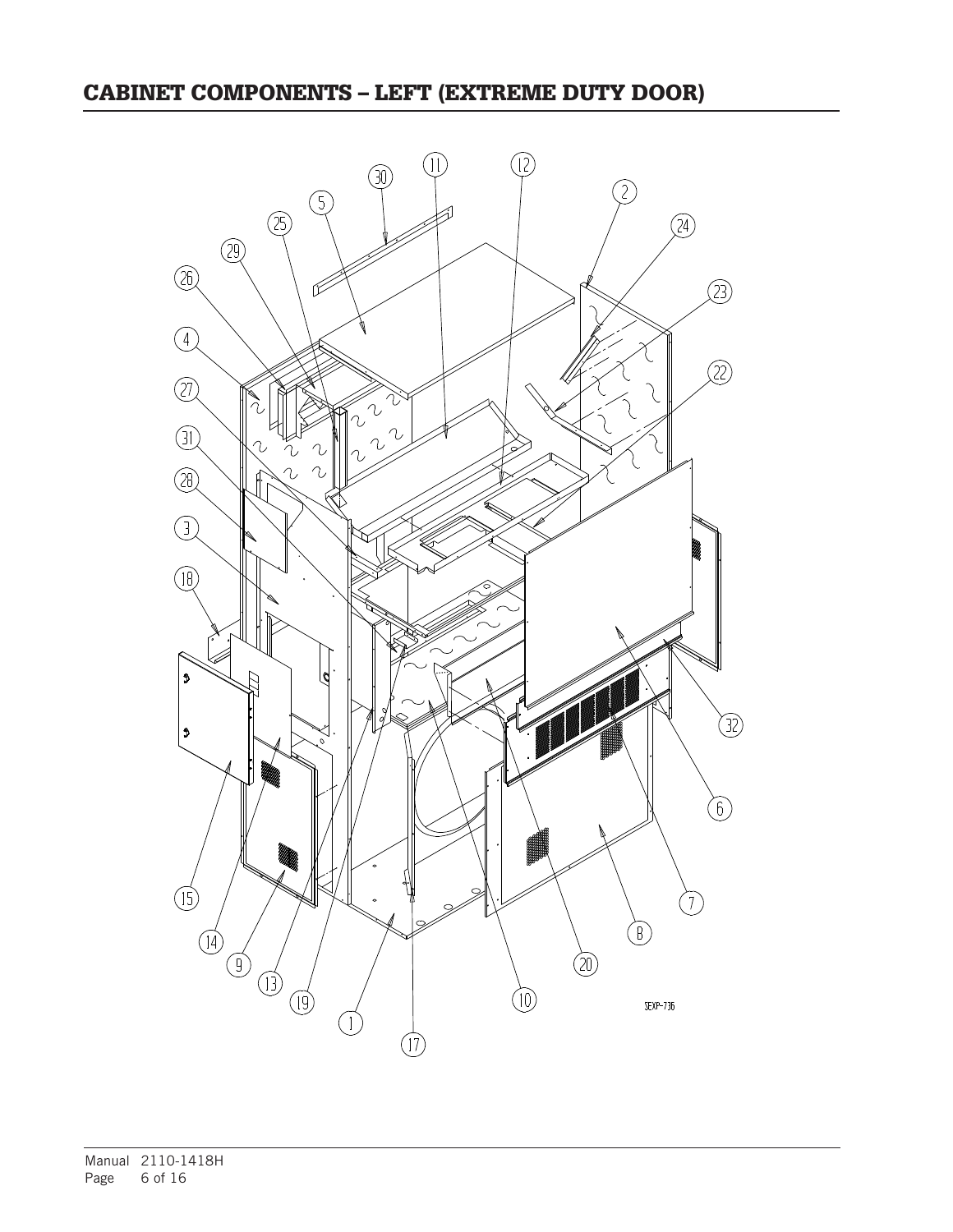### CABINET COMPONENTS – LEFT (EXTREME DUTY DOOR)

|                     |                                                       |                                           | <b>W6LV2-S</b>               | <b>W6LV2-T</b>          |
|---------------------|-------------------------------------------------------|-------------------------------------------|------------------------------|-------------------------|
| Drawing No.         | Part No.                                              | <b>Description</b>                        |                              | $\overline{\mathsf{x}}$ |
| 1                   | S127Y428                                              | Lower Base                                | $\overline{\mathsf{x}}$      |                         |
| 1<br>$\overline{c}$ | S127Y436 <sup>3</sup>                                 | Lower Base                                | Χ<br>X                       | Χ<br>$\overline{X}$     |
| $\overline{c}$      | \$501-830-* <sup>0</sup><br>S501-835<br>$\circled{2}$ | Right Side<br><b>Right Side</b>           | Χ                            | X                       |
| $\overline{c}$      | S501Y833<br>$\circled{3}$                             | Right Side                                | Χ                            | X                       |
| $\overline{3}$      | \$501-864-* <sup>0</sup>                              | Left Side                                 | $\overline{X}$               | $\overline{X}$          |
| 3                   | S501-865<br>$\circled{2}$                             | Left Side                                 | Χ                            | X                       |
| 3                   | S501-866 <sup>3</sup>                                 | Left Side                                 | Χ                            | Χ                       |
| $\overline{4}$      | S508-129                                              | <b>Back</b>                               | $\overline{\mathsf{x}}$      | $\overline{X}$          |
| 4                   | S508-229<br>$^{\circledR}$                            | <b>Back</b>                               | Χ                            | X                       |
| 4                   | S508-228<br>$\circled{3}$                             | <b>Back</b>                               | Χ                            | Χ                       |
| $\overline{5}$      | S507-307-* <sup>0</sup>                               | Top                                       | $\overline{\mathsf{x}}$      | $\overline{\mathsf{x}}$ |
| 5                   | S507-309<br>$^{\circledR}$                            | Top                                       | Χ                            | Χ                       |
| 5                   | S507-310<br>$\circled{3}$                             | Top                                       | Χ                            | Χ                       |
| $\overline{6}$      | \$515-230-* <sup>0</sup>                              | <b>Upper Front</b>                        | X                            | $\sf X$                 |
| 6                   | S514-231<br>(2)                                       | Upper Front                               | Χ                            | Χ                       |
| 6                   | S514-232<br>$\circled{3}$                             | <b>Upper Front</b>                        | Χ                            | Χ                       |
| $\overline{7}$      | \$553-522-* 0                                         | Vent Option Door                          | $\overline{\mathsf{x}}$      | $\overline{\mathsf{x}}$ |
| $\overline{7}$      | S552-525<br>$\circled{2}$                             | Vent Option Door                          | Χ                            | Χ                       |
| $\overline{7}$      | S553-527<br>$\circled{3}$                             | Vent Option Door                          | Χ                            | Χ                       |
| 8                   | 118-053-* <sup>0</sup>                                | Condenser Grille                          | $\overline{\mathsf{X}}$      | $\overline{X}$          |
| 8                   | 118-082<br>$\circled{2}$                              | Condenser Grille                          | Χ                            | Χ                       |
| 8                   | 118-078<br>$\circled{3}$                              | Condenser Grille                          | Χ                            | Χ                       |
| 9                   | 118-058-* <sup>0</sup>                                | Side Grille                               | $\overline{c}$               | $\overline{2}$          |
| 9                   | 118-081<br>(2)                                        | Side Grille                               | 2                            | $\overline{c}$          |
| 9                   | 118-079<br>$\circled{3}$                              | Side Grille                               | $\overline{c}$               | $\overline{c}$          |
| 10                  | S521Y462                                              | <b>Condenser Partition</b>                | Χ                            | $\overline{\mathsf{X}}$ |
| 11                  | 123-137                                               | Drain Pan                                 | Χ                            | Χ                       |
| 12                  | 121Y463                                               | <b>Blower Partition</b>                   | Χ                            | X                       |
| 13                  | Control Panel                                         | See Control Panel Assembly                | X                            | X                       |
|                     | Assembly                                              | Drawing and Parts List                    |                              |                         |
| 14                  | S133-114                                              | Control Panel Cover (Inner)               | Χ                            |                         |
| 14                  | S132-349                                              | Control Panel Cover (Inner)               |                              | Χ<br>$\overline{X}$     |
| 15                  | $DDD5L-*$ <sup><math>\circ</math></sup>               | Control Panel Cover (Outer)               | X                            |                         |
| 15<br>17            | DDD5L-S 4                                             | Control Panel Cover (Outer)<br>Fan Shroud | Χ<br>$\overline{\mathsf{x}}$ | Χ<br>X                  |
| 17                  | 125-029<br>125-059 <sup>3</sup>                       | Fan Shroud                                | Χ                            | Χ                       |
| 18                  | 113-140                                               | <b>Bottom Mounting Bracket</b>            | $\overline{\mathsf{x}}$      | $\overline{\mathsf{x}}$ |
| 19                  | S137-1006                                             | Fill                                      | $\overline{\mathsf{x}}$      | $\overline{X}$          |
| $\overline{20}$     | BFAD-5                                                | Fresh Air Damper Assembly                 | $\overline{\mathsf{x}}$      | $\overline{X}$          |
| $\overline{22}$     | S919-0010                                             | <b>Filter Tray</b>                        | $\overline{\mathsf{x}}$      | $\overline{X}$          |
| $\overline{23}$     | 105Y878                                               | Left Side Support                         | $\overline{\mathsf{x}}$      | $\overline{X}$          |
| 24                  | 147-046                                               | Left Evaporator Support                   | $\overline{\mathsf{x}}$      | $\overline{X}$          |
| 25                  | 135-128                                               | Raceway                                   | $\overline{c}$               | $\overline{c}$          |
| 26                  | S111Y034                                              | Outlet Air Frame Assembly                 | X                            | Χ                       |
| $\overline{27}$     | 105Y877                                               | Right Side Support                        | $\times$                     | $\times$                |
| 28                  | \$543-172-* <sup>0</sup>                              | <b>Heater Access Cover Assembly</b>       | $\overline{\mathsf{X}}$      | $\overline{\mathsf{X}}$ |
| 28                  | S543-176<br>②                                         | Heater Access Cover Assembly              | Χ                            | Χ                       |
| 28                  | S543-177<br>$\circled{3}$                             | <b>Heater Access Cover Assembly</b>       | Χ                            | Χ                       |
| 29                  | 135-129                                               | <b>Heat Shield</b>                        | Χ                            | Χ                       |
| 30                  | $113 - 150 - * ①$                                     | Top Rain Flashing                         | X                            | X                       |
| 30                  | 113-359 3                                             | Top Rain Flashing                         | Χ                            | Χ                       |
| 31                  | S536Y610                                              | Condenser Partition Block-Off Plate       | Χ                            | X                       |
| 32                  | \$553-521-* 0                                         | Filter Door Assembly                      | Χ                            | Χ                       |
| 32                  | S552-526 <sup>②</sup>                                 | Filter Door Assembly                      | Χ                            | Χ                       |
| 32                  | S553-528 3                                            | Filter Door Assembly                      | Χ                            | Χ                       |
| <b>NS</b>           | 105-1302                                              | <b>Grommet Retainer</b>                   | X                            | Χ                       |

 *Exterior cabinet parts are manufactured with various paint color options. To ensure the proper paint color is received, include the complete model and serial number of the unit for which cabinet parts are being ordered. Exterior cabinet parts are manufactured from aluminum Code "A"*

 *Exterior cabinet parts are manufactured from stainless steel Code "S"*

*Exterior cabinet parts are used for both aluminum and stainless steel cabinets*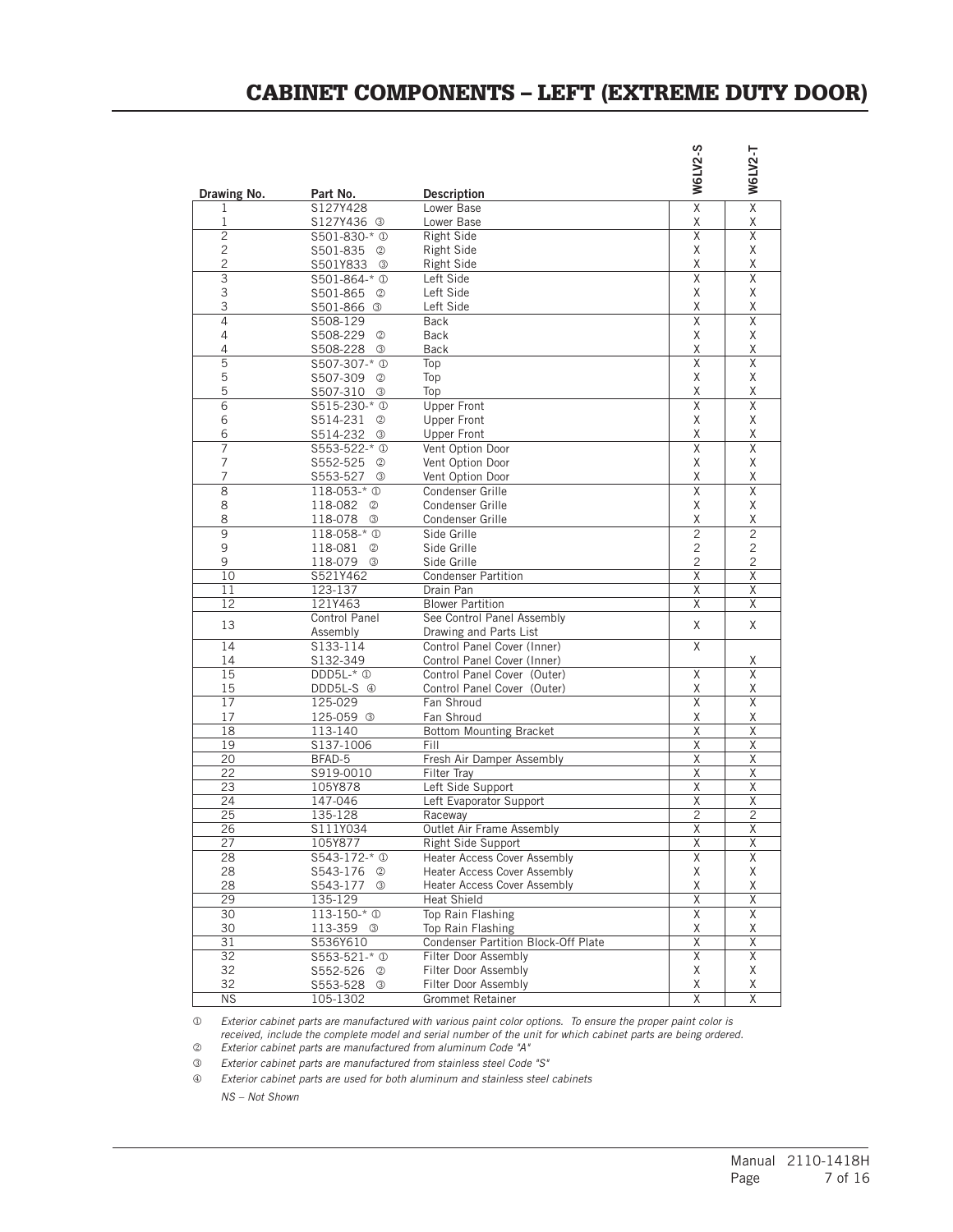## CABINET COMPONENTS – LEFT (MODERATE DUTY DOOR)

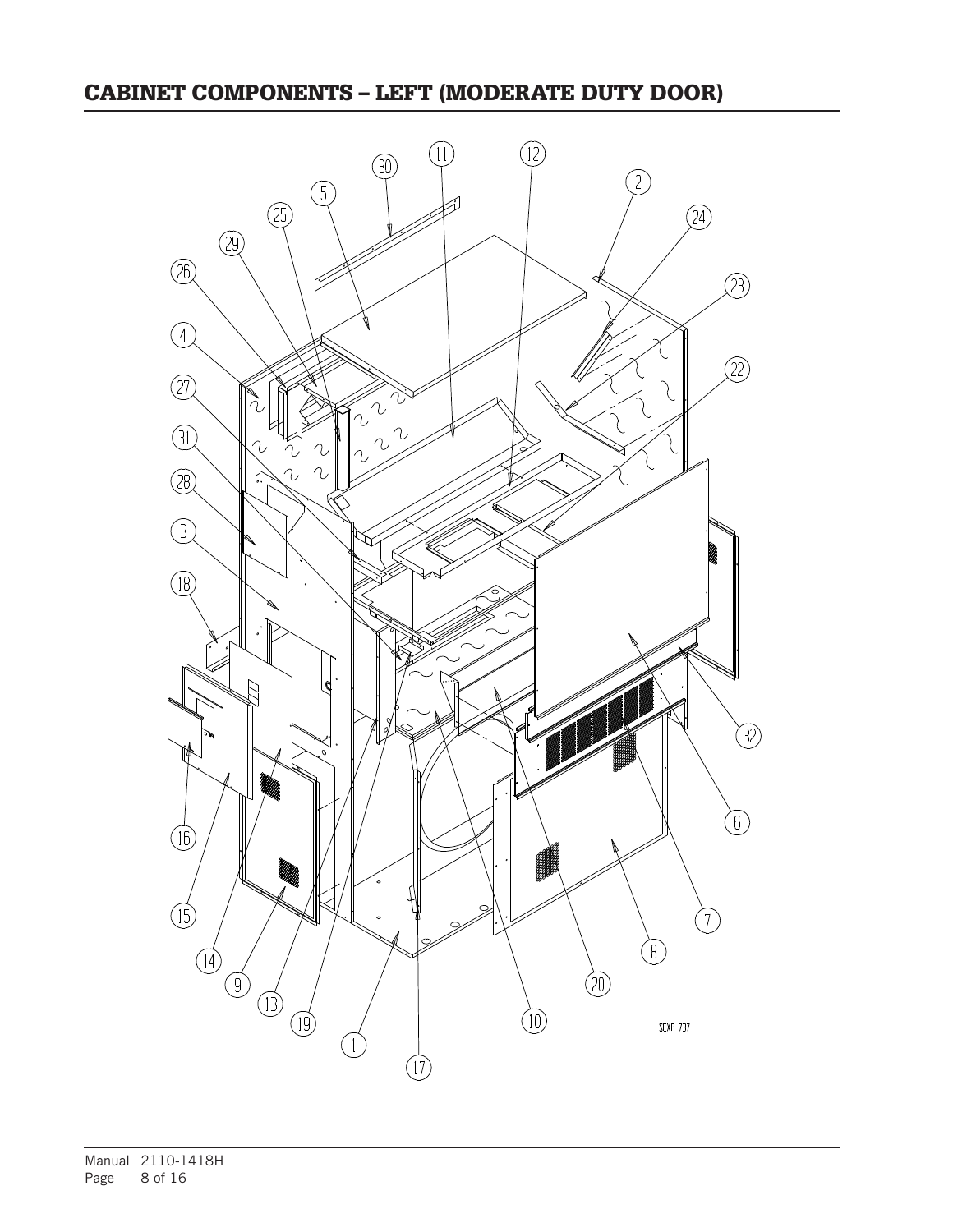### CABINET COMPONENTS – LEFT (MODERATE DUTY DOOR)

|                     |                                       |                                      | W6LV2-S                      | <b>W6LV2-T</b>               |
|---------------------|---------------------------------------|--------------------------------------|------------------------------|------------------------------|
| Drawing No.         | Part No.                              | <b>Description</b>                   |                              | $\overline{\mathsf{x}}$      |
| 1<br>1              | S127Y428<br>S127Y436 3                | Lower Base<br>Lower Base             | $\overline{\mathsf{x}}$<br>Χ | Χ                            |
| $\overline{2}$      | \$501-830-* <sup>0</sup>              | <b>Right Side</b>                    | X                            | $\overline{\mathsf{x}}$      |
| 2                   | S501-835<br>➁                         | <b>Right Side</b>                    | Χ                            | χ                            |
| 2                   | S501-833<br>$\circled{3}$             | Right Side                           | X                            | X                            |
| $\overline{3}$      | S501-831-* <sup>0</sup>               | Left Side                            | X                            | X                            |
| 3                   | S501-834<br>$^{\circledR}$            | Left Side                            | X                            | X                            |
| 3                   | S501-832 <sup>3</sup>                 | Left Side                            | Χ                            | Χ                            |
| 4                   | S508-129                              | <b>Back</b>                          | $\overline{X}$               | $\overline{\mathsf{x}}$      |
| 4                   | S508-229<br>➁                         | Back                                 | Χ                            | Χ                            |
| 4                   | S508-228<br>0                         | Back                                 | Χ                            | χ                            |
| 5                   | S507-307-* <sup>0</sup>               | Top                                  | X                            | X                            |
| 5                   | S507-309<br>➁                         | Top                                  | Χ                            | χ                            |
| 5                   | S507-310<br>$\circled{3}$             | Top                                  | X                            | Χ                            |
| 6                   | \$515-230-* <sup>0</sup>              | <b>Upper Front</b>                   | X                            | X                            |
| 6                   | S514-231<br>$^{\circledR}$            | <b>Upper Front</b>                   | X                            | X                            |
| 6                   | S514-232<br>3                         | <b>Upper Front</b>                   | Χ                            | χ                            |
| 7                   | \$553-522-* @                         | Vent Option Door                     | X                            | X                            |
| 7                   | S552-525<br>2                         | Vent Option Door                     | Χ                            | Χ                            |
| 7<br>$\overline{8}$ | S553-527<br>0                         | Vent Option Door                     | Χ<br>X                       | Χ<br>$\overline{\mathsf{x}}$ |
| 8                   | 118-053-* <sup>0</sup>                | Condenser Grille<br>Condenser Grille | Χ                            | χ                            |
| 8                   | 118-080<br>➁<br>118-078<br>0          | Condenser Grille                     | Χ                            | χ                            |
| 9                   | 118-058-* <sup>0</sup>                | Side Grille                          | $\overline{2}$               | $\overline{2}$               |
| 9                   | 118-081<br>$\circled{2}$              | Side Grille                          | $\overline{c}$               | 2                            |
| 9                   | 118-079<br>$\circled{3}$              | Side Grille                          | 2                            | $\overline{c}$               |
| 10                  | S521Y462                              | <b>Condenser Partition</b>           | X                            | X                            |
| 11                  | 123-137                               | Drain Pan                            | Χ                            | Χ                            |
| 12                  | 121Y463                               | <b>Blower Partition</b>              | Χ                            | χ                            |
|                     | Control Panel                         | See Control Panel Assembly           |                              |                              |
| 13                  | Assembly                              | Drawing and Parts List               | χ                            | X                            |
| 14                  | S133-114                              | Control Panel Cover (Inner)          | X                            |                              |
| 14                  | S132-349                              | Control Panel Cover (Inner)          |                              | Χ                            |
| 15                  | \$533-227-* <sup>0</sup>              | Control Panel Cover (Outer)          | Χ                            | X                            |
| 15                  | S533-231<br>$\circled{2}$             | Control Panel Cover (Outer)          | X                            | Χ                            |
| 15                  | S533-233<br>$\circled{3}$             | Control Panel Cover (Outer)          | Χ                            | χ                            |
| 16                  | \$153-218-* <sup>0</sup>              | Disconnect Access Door               | X                            | X                            |
| 16                  | S153-387<br>2                         | Disconnect Access Door               | Χ                            | Χ                            |
| 16                  | S153-405<br>3                         | Disconnect Access Door               | Χ                            | Χ                            |
| 17<br>17            | 125-029<br>125-059 3                  | Fan Shroud<br>Fan Shroud             | $\overline{X}$<br>Χ          | $\overline{\mathsf{x}}$<br>Χ |
| 18                  | 113-140                               | <b>Bottom Mounting Bracket</b>       | Χ                            | Χ                            |
| 19                  | 137-209                               | Fill                                 | X                            | X                            |
| 20                  | BFAD-5                                | Fresh Air Damper Assembly            | X                            | X                            |
| 22                  | 131Y099                               | <b>Filter Tray</b>                   | Χ                            | Χ                            |
| 23                  | 105Y878                               | Left Side Support                    | Χ                            | Χ                            |
| 24                  | 147-046                               | Left Evaporator Support              | X                            | X                            |
| 25                  | 135-128                               | Raceway                              | $\overline{c}$               | 2                            |
| 26                  | S111Y034                              | Outlet Air Frame Assembly            | $\overline{X}$               | $\overline{X}$               |
| 27                  | 105Y877                               | Right Side Support                   | χ                            | χ                            |
| 28                  | S543-172-* <sup>0</sup>               | <b>Heater Access Cover Assembly</b>  | Χ                            | Χ                            |
| 28                  | S543-176<br>$^{\circledR}$            | <b>Heater Access Cover Assembly</b>  | Χ                            | Χ                            |
| 28                  | S543-177<br>$\circled{3}$             | <b>Heater Access Cover Assembly</b>  | Χ                            | Χ                            |
| 29                  | 135-129                               | <b>Heat Shield</b>                   | $\overline{\mathsf{X}}$      | $\overline{\mathsf{x}}$      |
| 30                  | 113-150-* <sup>0</sup>                | Top Rain Flashing                    | Χ                            | X                            |
| 30                  | 113-359 <sup>3</sup>                  | Top Rain Flashing                    | Χ                            | Χ                            |
| 31                  | S536Y610                              | Condenser Partition Block-Off Plate  | $\overline{\mathsf{X}}$      | $\overline{\mathsf{X}}$      |
| 32                  | \$553-521-* 0                         | Filter Door Assembly                 | $\overline{\mathsf{X}}$      | $\overline{\mathsf{X}}$      |
| 32                  | S552-526<br>$^{\circledR}$            | Filter Door Assembly                 | X                            | Χ                            |
| 32                  | S553-528<br>$\circled{3}$<br>105-1302 | Filter Door Assembly                 | Χ                            | Χ                            |
| N <sub>S</sub>      |                                       | Grommet Retainer                     | $\overline{\mathsf{X}}$      | $\overline{\mathsf{X}}$      |

 *Exterior cabinet parts are manufactured with various paint color options. To ensure the proper paint color is received, include the complete model and serial number of the unit for which cabinet parts are being ordered.*

 *Exterior cabinet parts are manufactured from aluminum Code "A"*

 *Exterior cabinet parts are manufactured from stainless steel Code "S"*

*Exterior cabinet parts are used for both aluminum and stainless steel cabinets*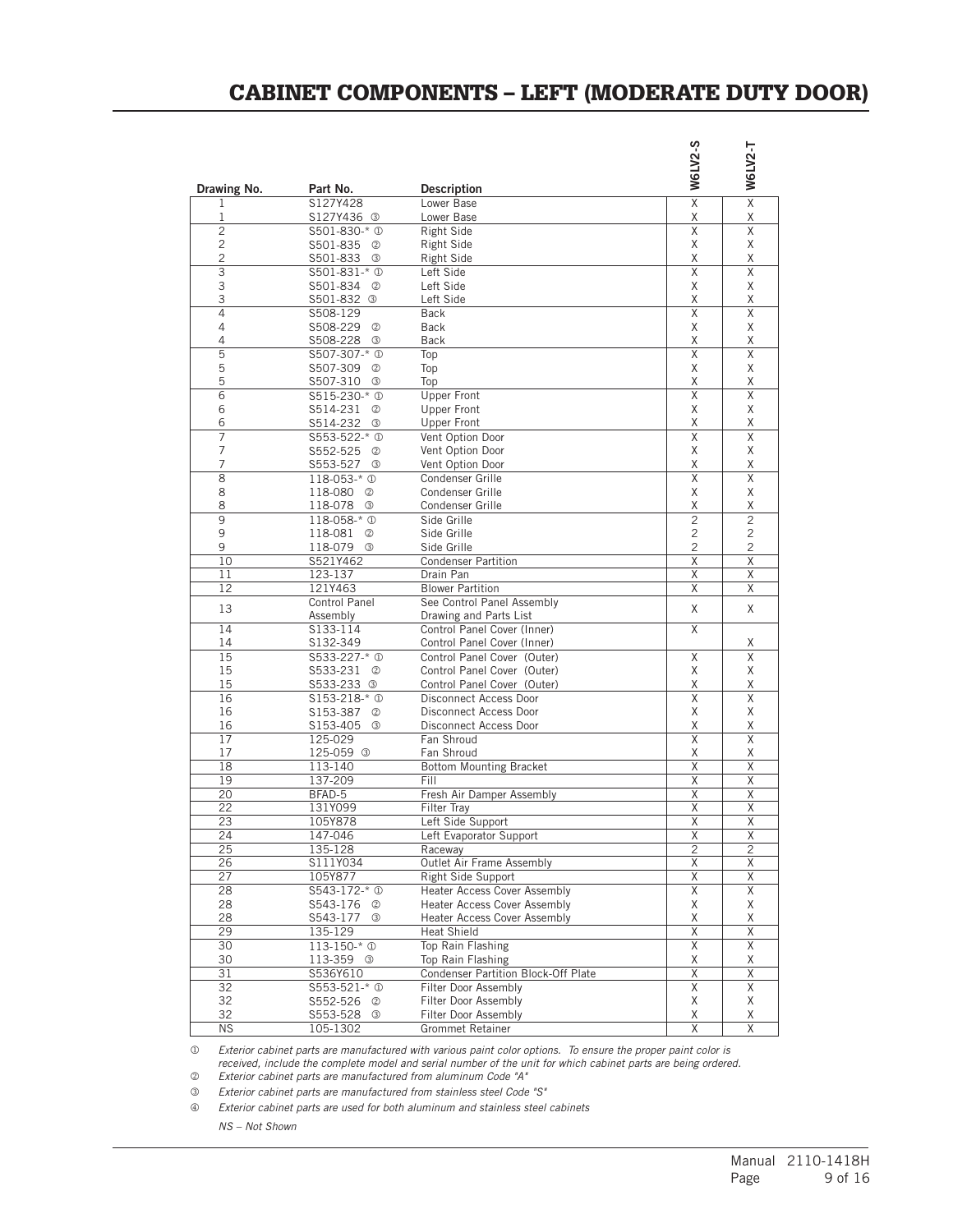

This exploded view references table on page 12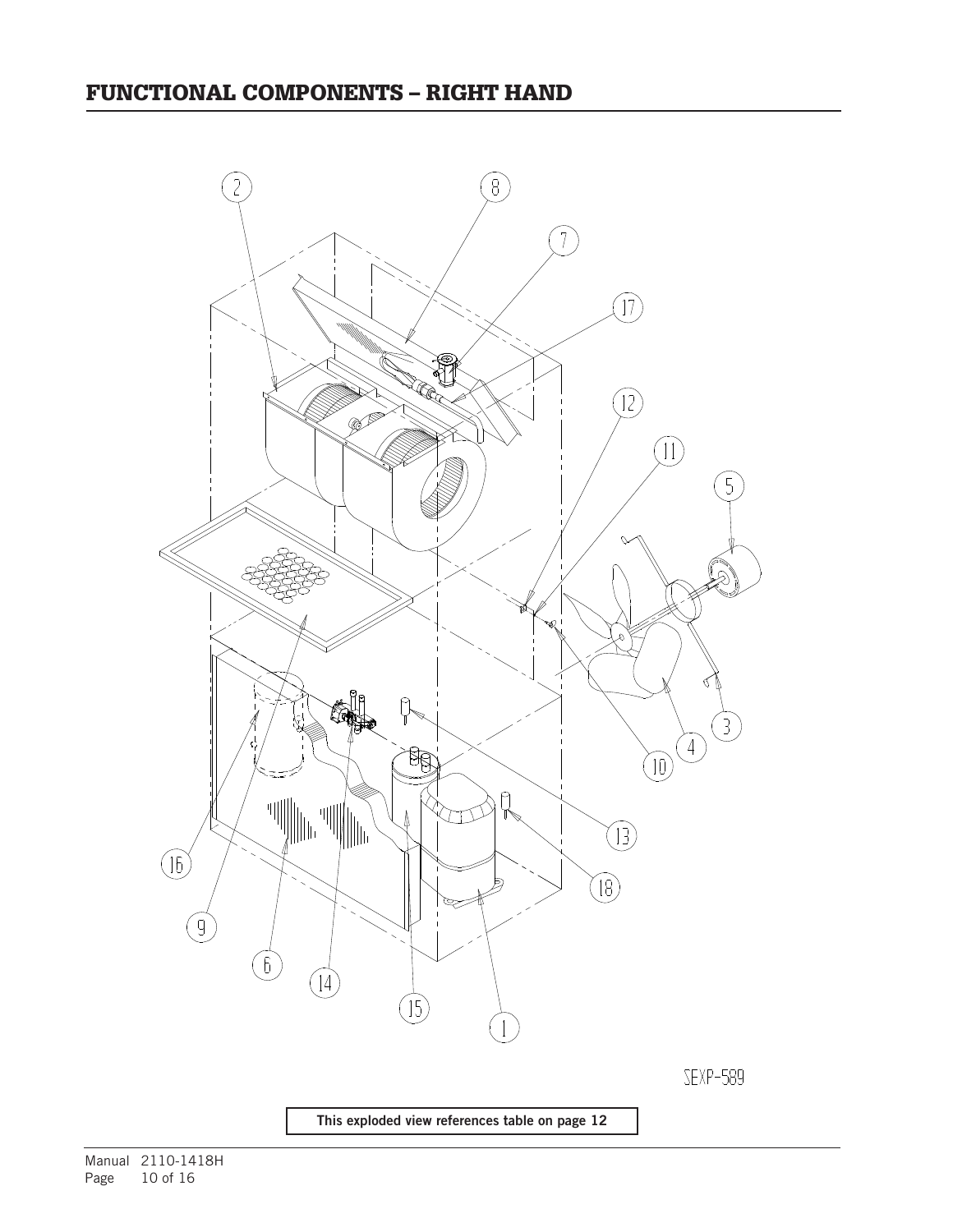

This exploded view references table on page 12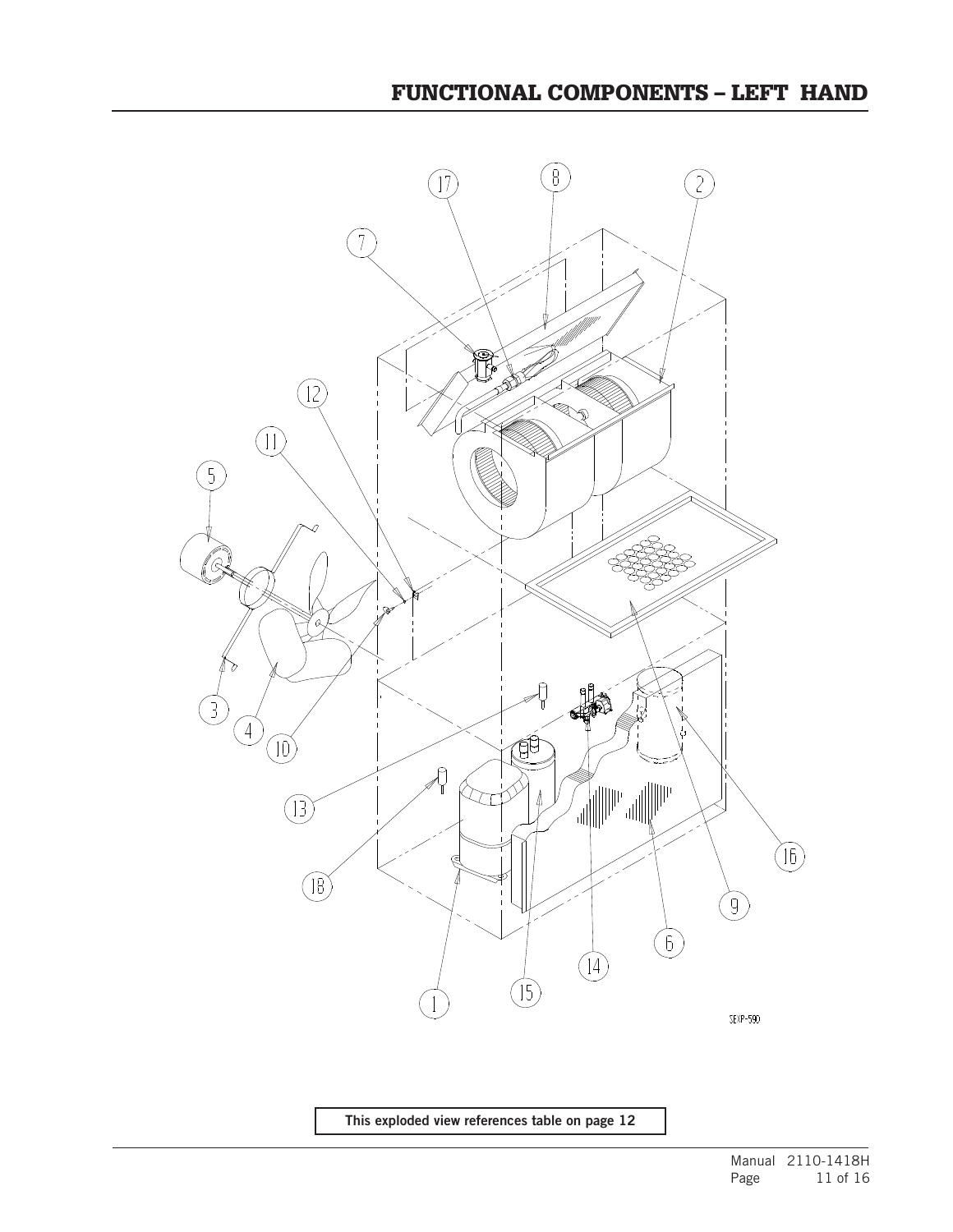### FUNCTIONAL COMPONENTS – RIGHT & LEFT HAND

| Drawing No.                      | Part No.                         | <b>Description</b>                                                                   | <b>W6RV2-S</b> | <b>N6RV2-T</b> | <b>W6LV2-S</b> | W6LV2-T        |
|----------------------------------|----------------------------------|--------------------------------------------------------------------------------------|----------------|----------------|----------------|----------------|
| 1<br>1                           | 8000-358<br>8000-359             | Compressor<br>Compressor                                                             | X              | X              | X              | X              |
| $\overline{c}$<br>$\overline{c}$ | S900-340-001<br>S900-341-001     | <b>Blower Assembly</b><br><b>Blower Assembly</b>                                     | X              | X              | X              | X              |
| 3                                | 8200-004                         | Fan Motor Mount                                                                      | X              | X              | X              | X              |
| $\overline{4}$                   | 5151-060                         | Fan Blade                                                                            | X              | X              | X              | X              |
| 5<br>5                           | S8106-061-0132<br>S8106-058-0133 | 1/2 HP ECM Motor with Programmed Control<br>1/2 HP ECM Motor with Programmed Control | X              | X              | Χ              | X              |
| 6                                | 5051-088BX                       | Condenser Coil                                                                       | X              | X              | X              | X              |
| $\overline{7}$                   | 5651-213                         | Cooling TXV                                                                          | X              | X              | X              | X              |
| 8                                | 5060-082BX                       | Evaporator Coil                                                                      | X              | X              | X              | X              |
| 9<br>9<br>9                      | 7004-016<br>7003-030<br>7004-027 | Air Filter 1" Throw-Away<br>Air Filter 1" Washable 1<br>Air Filter 2" Pleated 1      | X<br>X<br>X    | X<br>X<br>X    | X<br>X<br>X    | X<br>X<br>X    |
| 10                               | 1171-022                         | 1/4 Turn Fastener                                                                    | X              | X              | X              | X              |
| 11                               | 1171-024                         | 1/4 Turn Retainer                                                                    | X              | X              | Χ              | X              |
| 12                               | 1171-023                         | 1/4 Turn Receptacle                                                                  | X              | X              | X              | X              |
| 13                               | 8406-142                         | High Pressure Switch - Red Leads                                                     | X              | X              | X              | X              |
| 14                               | 5650-049                         | Solenoid Valve                                                                       | X              | X              | X              | X              |
| 15                               | 5202-018                         | Accumulator                                                                          | X              | X              | X              | X              |
| 16                               | 5203-007                         | Receiver                                                                             | X              | X              | X              | X              |
| 17                               | 800-0395                         | Cooling Distributor Assembly                                                         | X              | X              | X              | X              |
| 18                               | 8406-135                         | Low Pressure Switch - Blue Leads                                                     | X              | X              | X              | X              |
| <b>NS</b>                        | 5201-002                         | <b>Filter Drier</b>                                                                  | X              | X              | X              | X              |
| <b>NS</b><br><b>NS</b>           | 8605-017<br>8605-018             | Crankcase Heater<br>Crankcase Heate                                                  | X              | X              | X              | X              |
| <b>NS</b>                        | 8408-039                         | Discharge Line Thermostat                                                            | X              | X              | X              | X              |
| <b>NS</b>                        | 8406-128                         | Pressure Transducer                                                                  | X              | X              | X              | X              |
| <b>NS</b>                        | 5451-024                         | <b>Grommet Retainer</b>                                                              | $\overline{c}$ | $\overline{2}$ | $\overline{c}$ | $\overline{c}$ |
|                                  |                                  |                                                                                      |                |                |                |                |

NS – Not Shown

 – Optional

This table references exploded views on pages 10 & 11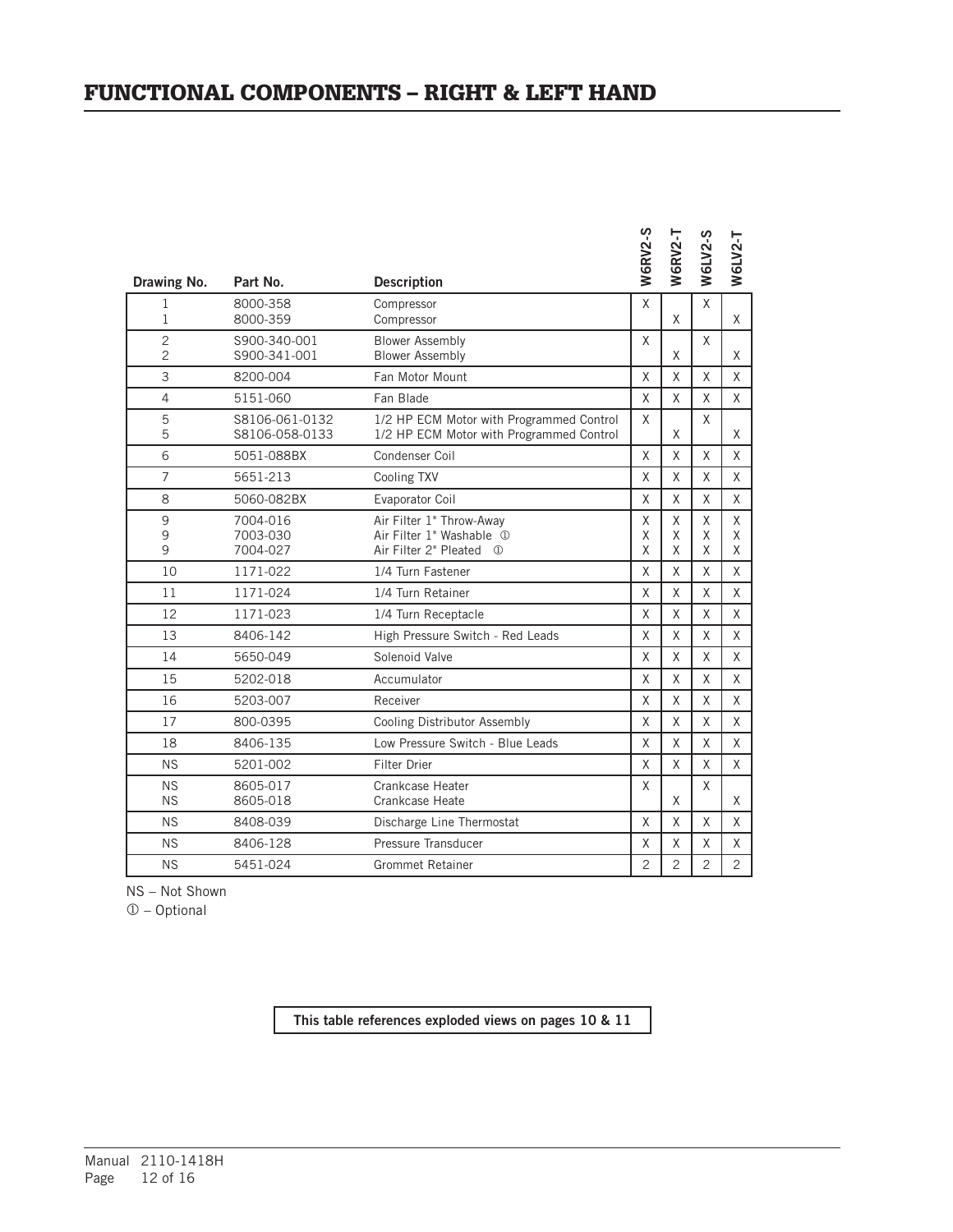

SEXP-738 A

This layout view references table on page 15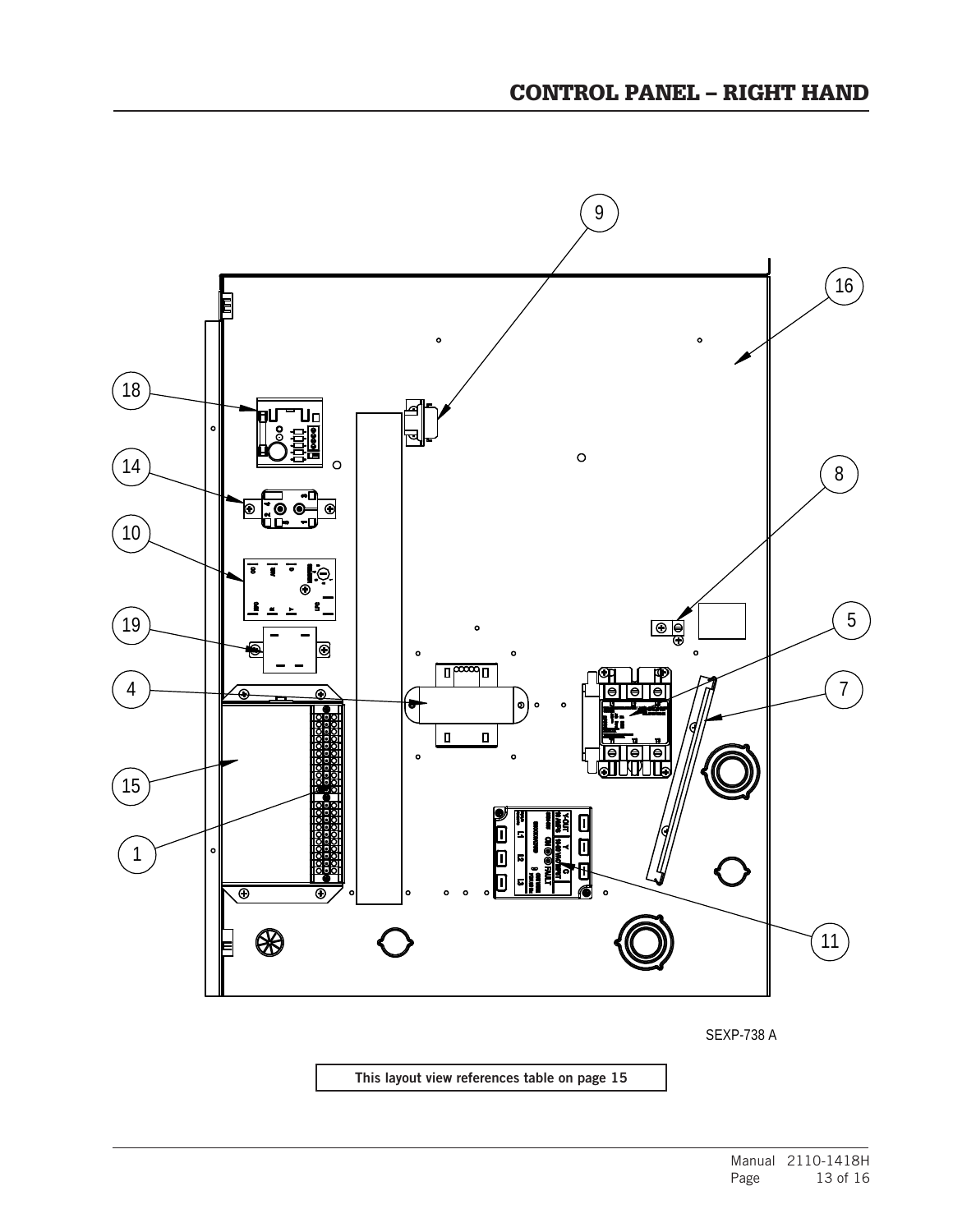

Manual 2110-1418H Page 14 of 16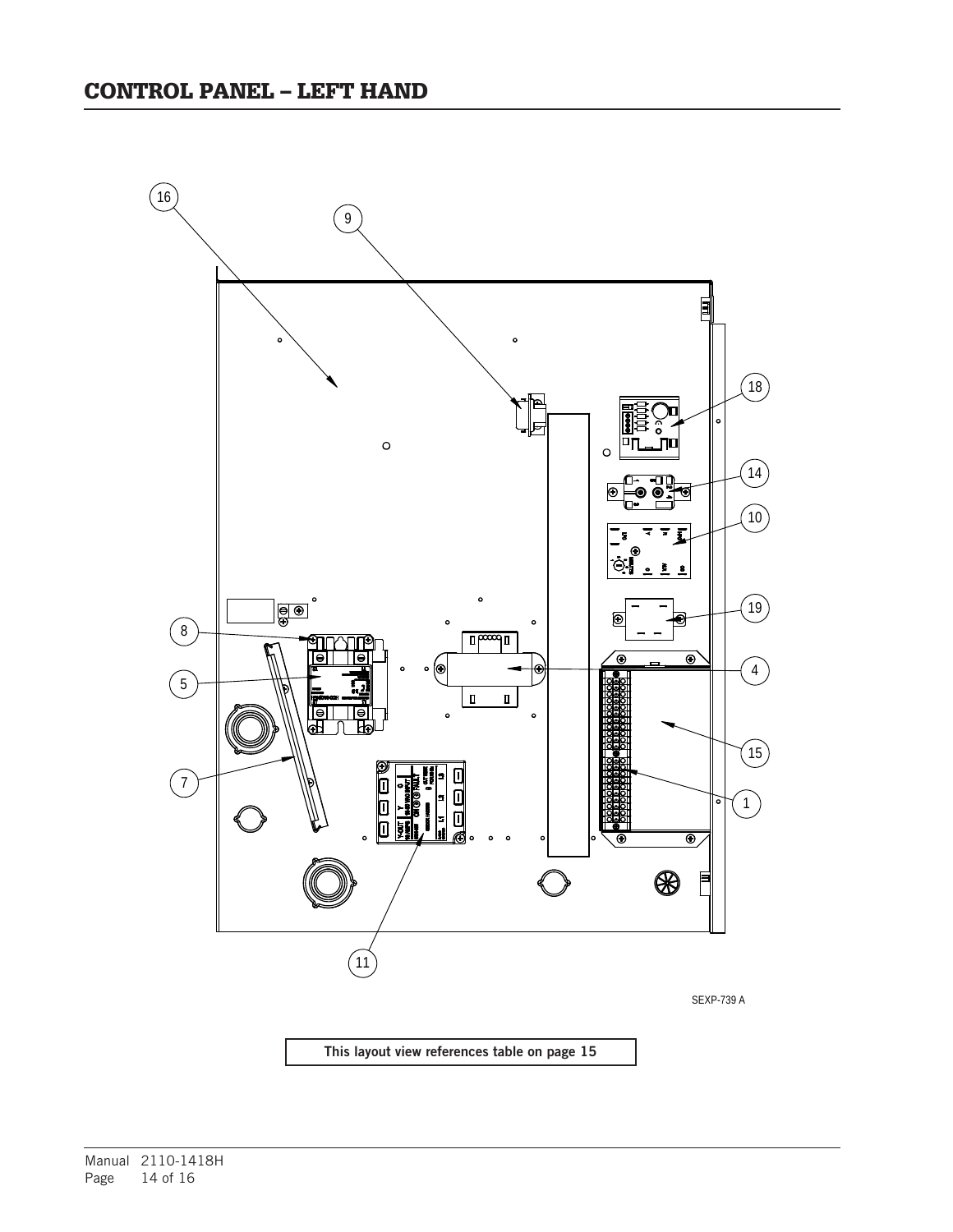|                        |                        |                                                          | <b>NGRV2-S</b> | W6RV2-T | <b>W6LV2-S</b> | W6LV2-T      |
|------------------------|------------------------|----------------------------------------------------------|----------------|---------|----------------|--------------|
| Drawing No.            | Part No.               | <b>Description</b>                                       |                |         |                |              |
| 1                      | 8607-036               | Low Voltage Terminal Strip                               | X              | X       | X              | $\mathsf{X}$ |
| 4<br>4                 | 8407-071<br>8407-072   | Transformer<br>Transformer                               | X              | X       | X              | X            |
| 5                      | 8401-037               | <b>Compressor Contactor</b>                              | X              | X       | X              | X            |
| $\overline{7}$         | 135-130                | Wire Shield                                              | X              | X       | X              | X            |
| 8                      | 8611-006               | <b>Ground Terminal</b>                                   | X              | X       | X              | X            |
| 9                      | 3000-1463              | 6 Pin Connector                                          | X              | X       | X              | X            |
| 10                     | S8201-169              | <b>Compressor Control Module</b>                         | X              | X       | X              | X            |
| 11                     | 8201-126               | Phase Monitor                                            | X              | X       | X              | X            |
| 14                     | 8201-062               | Alarm Relay                                              | X              | X       | X              | X            |
| 15                     | S117-350               | Low Voltage Box                                          | X              | X       | X              | X            |
| 16<br>16               | 117X351<br>117Y351     | Control Panel<br>Control Panel                           | X              | X       | X              | X            |
| 18                     | 8301-041               | 5VDC Supply                                              | X              | X       | X              | X            |
| 19                     | 8201-149               | Solid State Relay                                        | X              | X       | X              | X            |
| <b>NS</b>              | 8301-014               | Outdoor Air Sensor                                       | X              | X       | X              | X            |
| <b>NS</b>              | 8403-066               | <b>Thermostat Controller</b>                             | X              | X       | X              | X            |
| <b>NS</b>              | 8615-043               | Circuit Breaker 40A 3 Pole (Opt) 1                       | $\mathsf{X}$   |         | X              |              |
| <b>NS</b>              | 8615-101               | Toggle Disconnect (Optional)                             |                | X       |                | X            |
| <b>NS</b><br><b>NS</b> | 3000-1361<br>3000-1230 | Pressure Transducer Harness<br><b>Compressor Harness</b> | X<br>$\sf X$   | X<br>X  | X<br>X         | X<br>X       |
| <b>NS</b><br><b>NS</b> | 4095-275<br>4095-375   | Wiring Diagram<br>Wiring Diagram                         | X              | X       | X              | X            |

NS – Not Shown

 Circuit breakers listed are for units without electric heat "0Z" models. See Heater Replacement Parts Manual for units with electric heat.

This table references layout views on pages 13 & 14